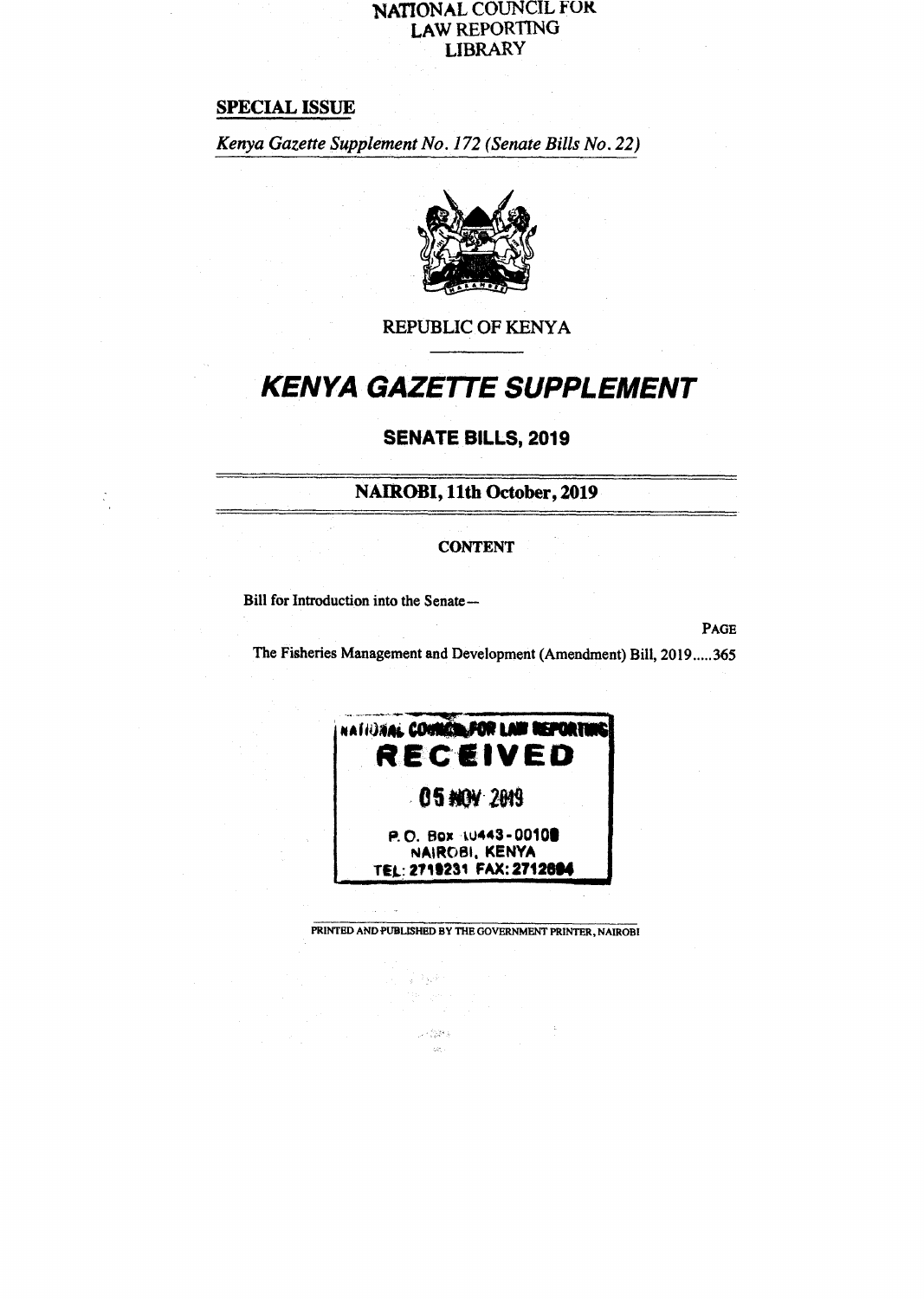# **THE FISHERIES MANAGEMENT AND DEVELOPMENT (AMENDMENT) BILL, 2019**

#### **A** Bill for

## **AN ACT of Parliament to amend the Fisheries Management and Development Act; and for connected purposes.**

**ENACTED by the Parliament of Kenya, as follows** 

**1. This Act may be cited as the Fisheries Management and Development (Amendment) Act, 2019. Short title.** 

**2. Section 201 of the Fisheries Management and Development Act, hereinafter referred to as the "principal Act", is amended by deleting subsection (2).** 

**Amendment of section 201 of No, 35 of 2016.** 

**3. Section 206 of the principal Act is amended—** 

**(a) by deleting subsection (1) and substituting therefor the following new subsection-** 

**(1) The Chief Executive Officer of the Authority shall be competitively recruited and appointed by the Board of Directors.** 

**(b) in** subsection (3) by deleting the word "three" appearing immediately after the words " a term of" and substituting therefor the word "four".

**Amendment of section 206 of No. 35 of 2016.** 

365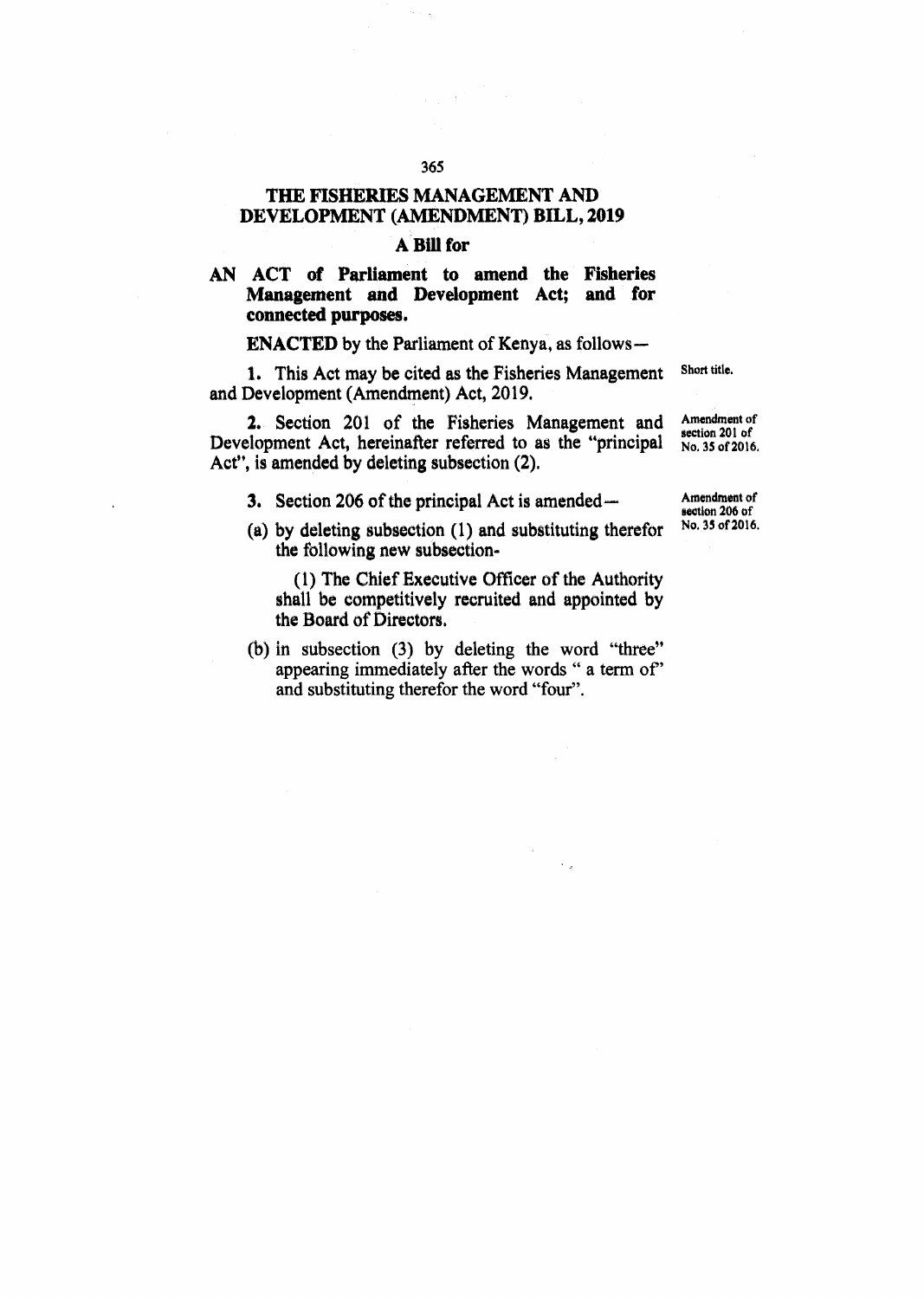#### **MEMORANDUM OF OBJECTS AND REASONS**

#### **Statement of the Objects and Reasons for the Bill**

The principal object of this Bill is to amend the Fisheries Management and Development Act, 2016 on the appointment of the Chairperson and Chief Executive Officer of the Fish Marketing Authority to align their appointment with best practice on appointment of Chairpersons and Chief Executives of corporations as enunciated in the *Mwongozo Code* for State corporations.

The provisions of the principal Act that are sought to be amended have assigned the responsibility of appointment of the Chairperson and the CEO on the President and the Cabinet Secretary, respectively, with the approval of the National Assembly. This is not aligned with the recommended practice on governance in State corporations which recommends that Chairpersons be appointed by the President and the CEO be competitively recruited by the Board. The amendment therefore provides that the Chairperson shall be appointed by the President while the CEO shall be recruited and appointed competitively by the Board. It is also proposed that the CEO serves for a term of four years that would be renewable once.

#### **Statement on the delegation of legislative powers and limitation of fundamental rights and freedoms**

The Bill does not delegate legislative powers nor does it limit the fundamental rights and freedoms.

#### **Statement on how the Bill concerns county governments**

"Fisheries" is a devolved function under paragraph 1(e) of the Fourth Schedule to the Constitution. Provisions relating to the appointment of the members of the Fish Marketing Authority have an impact on how effectively the Authority would carry out its functions and thereby affect the powers and functions of county governments in respect of the fisheries function.

The Bill is therefore is a Bill concerning county governments in terms of Article 110 (1) (a) of the Constitution.

#### **Statement that the Bill is not a money Bill, within the meaning of Article 114 of the Constitution**

This Bill is not a money Bill within the meaning of Article 114 of the Constitution.

Dated the 2nd September, 2019.

MOSES OTIENO KAJWANG', *Senator.*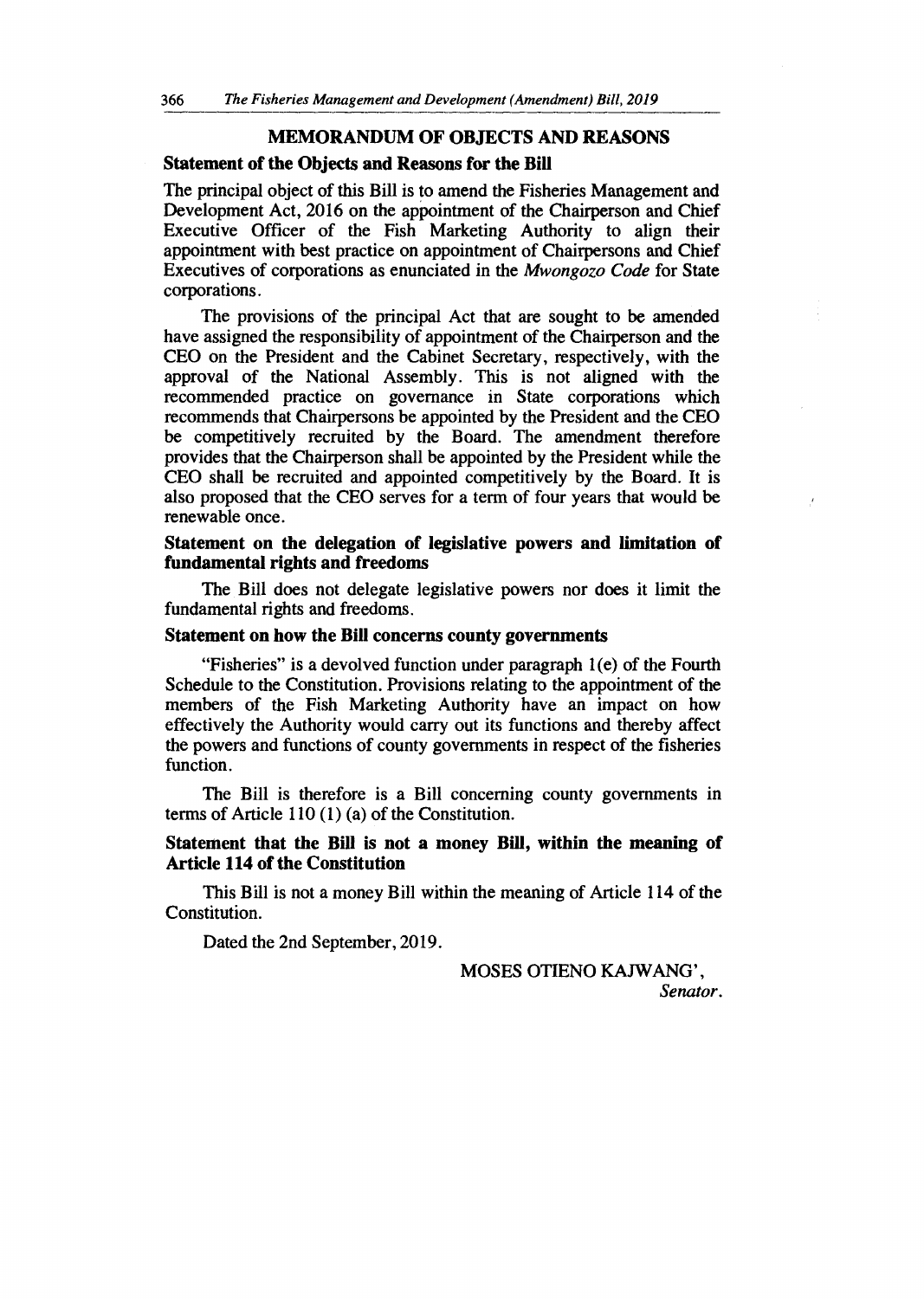*Section 201 of No. 35 of 2016 which it is proposed to amend*—

#### **201. Board of Directors**

**(1) There shall be a Board of Directors of the Fish Marketing Authority which shall consists of** 

- **(a) a chairperson appointed by the President;**
- **(b) the Principal Secretary of the Ministry for the time being responsible for matters relating to fisheries or his representative;**
- **(c) the Principal Secretary of the ministry for the time being responsible for matters relating to finance or his representative;**
- **(d) The Principal Secretary for the time being responsible for matters related to Trade and Industry;**
- **(e) The Principal Secretary in the ministry for the time being responsible for planning and economic development, or his representative;**
- **(f) one person, who has knowledge and experience in matters relating to fisheries, nominated by the Council of Governors;**
- **(g) the Chief Executive Officer of the Fund;**
- **(h) the Chief Executive Officer of the Fish Marketing Authority, who shall be the secretary; and**
- **(i) four other members nominated or selected through a competitive process taking into consideration regional balance and gender parity and appointed by the Cabinet Secretary, of whom —** 
	- **(i) two shall be nominated by the registered national fisheries associations; and**
	- **(ii) two shall be persons with knowledge or experience in matters relating to international fisheries, finance, business administration, law, marketing or a related discipline.**

**(2) The names of persons proposed for appointment under subsection (1)(a) and (h) shall, before they are appointed, be laid before the National Assembly for approval.** 

**(3) The members of the Board of Directors shall be appointed at different times so that the respective expiry dates of their terms of office shall fall at different times.** 

**(4) The Board of Directors shall ensure the proper and effective performance of the functions of the Fish Marketing Authority.**